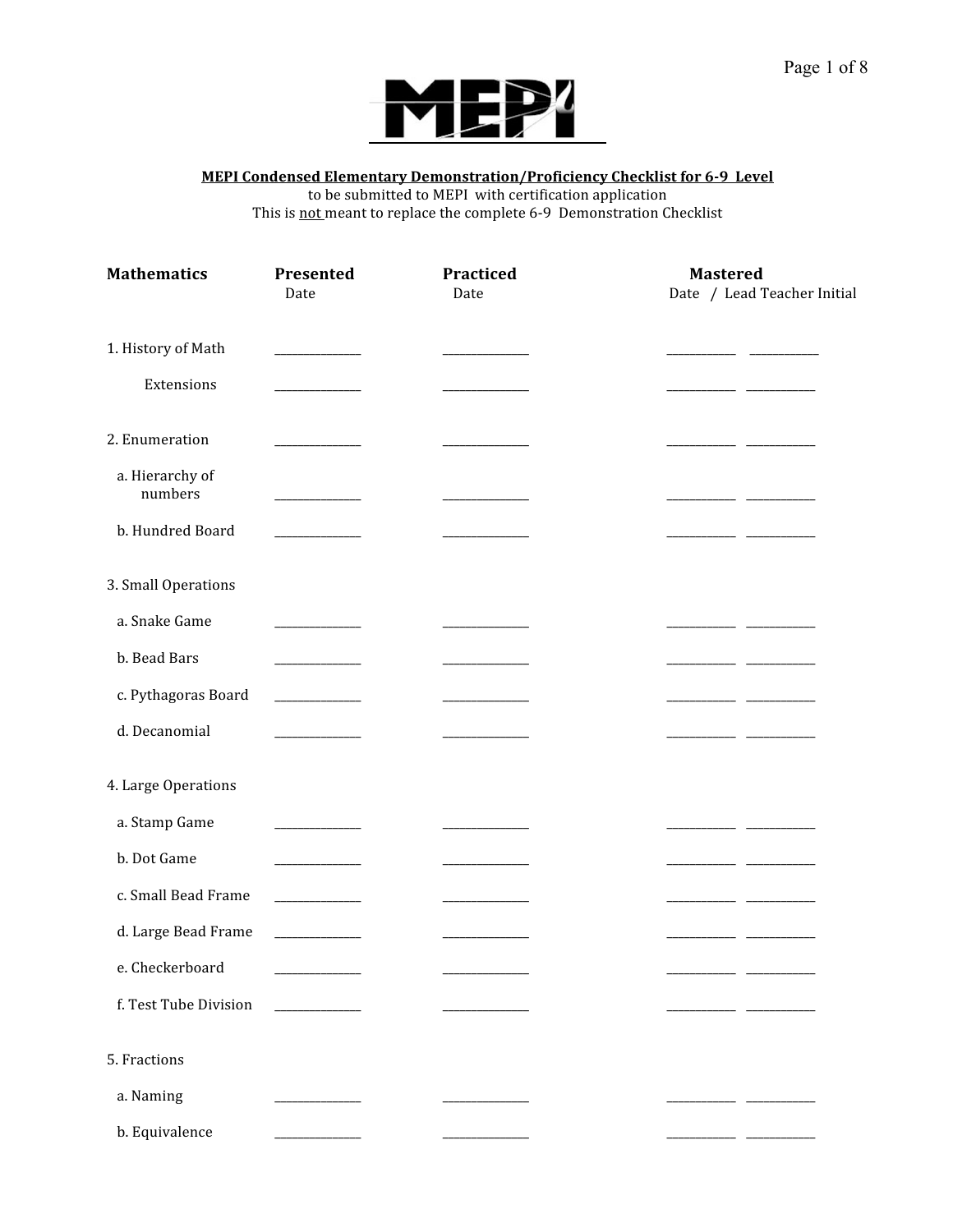| <b>Mathematics</b>                   | Presented<br>Date                                      | Practiced<br>Date | $1 \text{ g}$ $\epsilon$ $\epsilon$ $\upsilon$<br><b>Mastered</b><br>Date / Lead Teacher Initial |
|--------------------------------------|--------------------------------------------------------|-------------------|--------------------------------------------------------------------------------------------------|
| c. Operations                        |                                                        |                   |                                                                                                  |
| 6. Geometry                          |                                                        |                   |                                                                                                  |
| a. Dimensionality                    | <u> 1999 - Jan Jan Jan</u>                             |                   |                                                                                                  |
| b. One dimension                     | <u> 1989 - Jan Jan Jawa Barat, president politik (</u> |                   | _ _                                                                                              |
| c. Two dimensions                    |                                                        |                   |                                                                                                  |
| d. Nomenclature &<br>definitions     | <b>Contract Contract Contract</b>                      |                   |                                                                                                  |
| 7. Measurements                      |                                                        |                   |                                                                                                  |
| a. Money                             | <u> 1999 - Jan Jan Jan</u>                             |                   |                                                                                                  |
| b. Length                            |                                                        |                   |                                                                                                  |
| c. Weight                            |                                                        |                   |                                                                                                  |
| d. Area                              |                                                        |                   |                                                                                                  |
| e. Volume                            | <u> 1999 - Jan Jan Jan</u>                             |                   |                                                                                                  |
| f. Time                              |                                                        |                   |                                                                                                  |
| 8. Algebra                           |                                                        |                   |                                                                                                  |
| a. Binomial Cube                     |                                                        |                   |                                                                                                  |
| b. Trinomial Cube                    |                                                        |                   |                                                                                                  |
| c. Operations                        |                                                        |                   |                                                                                                  |
| <b>Botany</b>                        | Presented<br>Date                                      | Practiced<br>Date | <b>Mastered</b><br>Date / Lead Teacher Initial                                                   |
| 1. Importance of<br>Plants           |                                                        |                   |                                                                                                  |
| 2. Objects made<br>from plants       |                                                        |                   |                                                                                                  |
| 3. Plant / Animal<br>interdependence |                                                        |                   |                                                                                                  |
| 4. Plant Needs                       |                                                        |                   |                                                                                                  |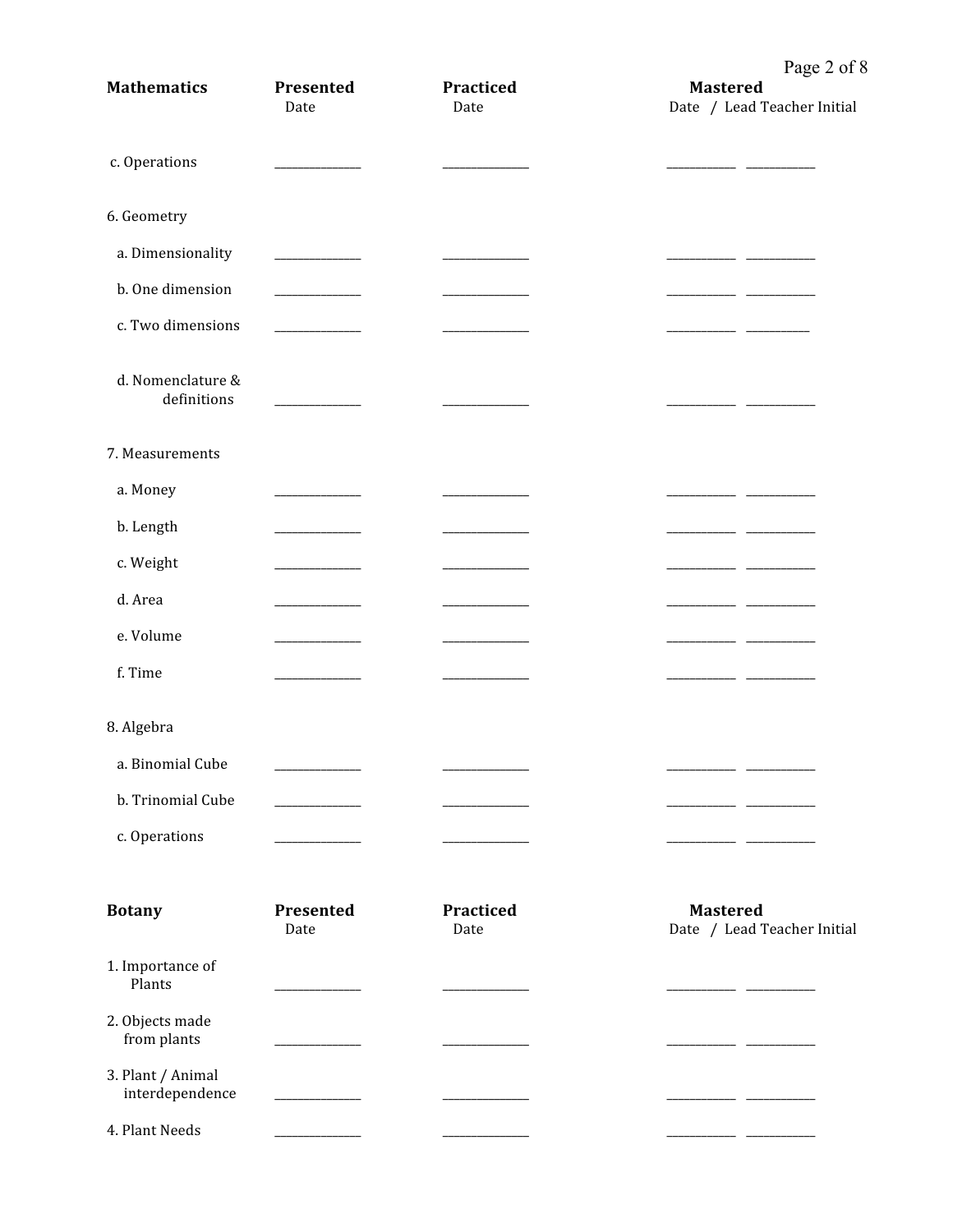| <b>Botany</b>                                | Presented<br>Date                 | Practiced<br>Date        | $     -$<br><b>Mastered</b><br>Date / Lead Teacher Initial |
|----------------------------------------------|-----------------------------------|--------------------------|------------------------------------------------------------|
| 5. Classified Nomenclature<br>of Whole Plant |                                   |                          |                                                            |
| 6. Crafts                                    |                                   |                          |                                                            |
| 7. Hydroponics                               |                                   |                          |                                                            |
| 8. Growing in Soil                           | <b>Contract Contract</b>          |                          |                                                            |
| 9. Extensions on Whole Plant Studies         |                                   |                          |                                                            |
| 10. Classified nomenclature of Leaves        |                                   |                          |                                                            |
| 11. Extensions on Leaf Studies               |                                   |                          |                                                            |
|                                              |                                   |                          | <u>________</u>                                            |
| 12. Tree Study                               | <u> 1989 - Johann John Stone</u>  |                          | _ _                                                        |
| 13. Extensions on Tree Studies               |                                   |                          |                                                            |
|                                              |                                   |                          |                                                            |
| 14. Classified Nomenclature of Flowers       |                                   |                          |                                                            |
| 15. Extensions on Flower Studies             |                                   |                          |                                                            |
| 16. Analysis & Synthesis of Plant Studies    |                                   |                          |                                                            |
|                                              |                                   |                          |                                                            |
| Geography                                    | Presented<br>Date                 | <b>Practiced</b><br>Date | <b>Mastered</b><br>Date / Lead Teacher Initial             |
| 1. Planet Earth in Space                     | <b>Contract Contract Contract</b> |                          |                                                            |
| 2. Global Studies                            |                                   |                          |                                                            |
| 3. Flat Map Studies                          |                                   |                          |                                                            |
| 4. Landform Studies                          |                                   |                          |                                                            |
| 5. Continent Studies                         |                                   |                          |                                                            |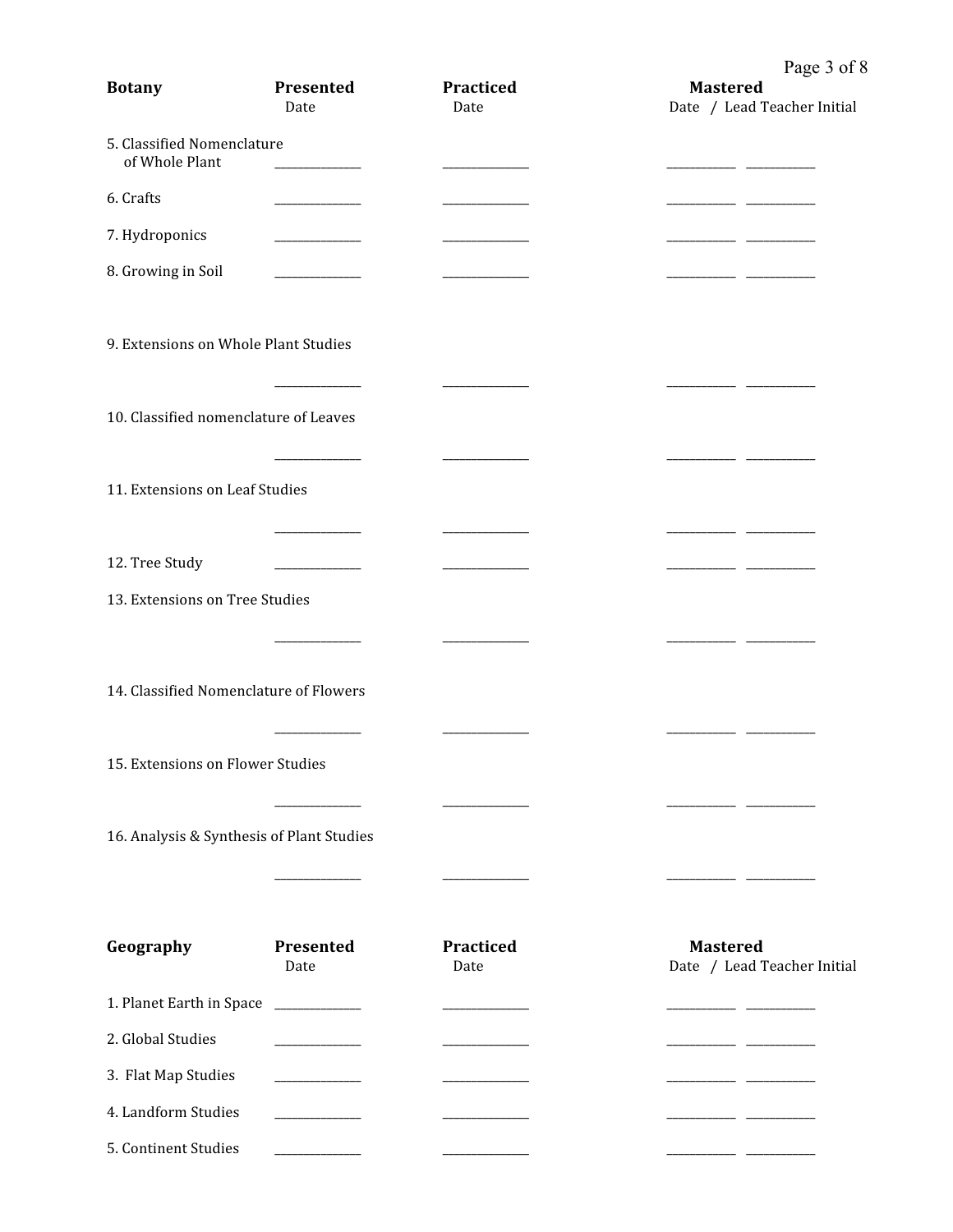## Page 4 of 8

| Geography                              | Presented<br>Date                                                   | Practiced<br>Date                                                                                                                                                                                                                    | $1$ agc + 01<br><b>Mastered</b><br>Date / Lead Teacher Initial |
|----------------------------------------|---------------------------------------------------------------------|--------------------------------------------------------------------------------------------------------------------------------------------------------------------------------------------------------------------------------------|----------------------------------------------------------------|
| 6. Countries Studies                   | the control of the control of                                       |                                                                                                                                                                                                                                      |                                                                |
| 7. Earth in cross section ___________  |                                                                     |                                                                                                                                                                                                                                      |                                                                |
| 8. Tectonic Plates Studies____________ |                                                                     | <u> 1990 - Johann Barnett, fransk politiker</u>                                                                                                                                                                                      |                                                                |
| 9. Earth Movements                     | $\overline{\phantom{a}}$ . The contract of $\overline{\phantom{a}}$ |                                                                                                                                                                                                                                      |                                                                |
| 10. Rocks & Minerals<br>Classification |                                                                     |                                                                                                                                                                                                                                      |                                                                |
| 11. Rocks & Minerals<br>Extensions     |                                                                     |                                                                                                                                                                                                                                      |                                                                |
| 12. The Sun & Earth<br>Studies         | <u> 1990 - Johann Barnett, fransk politiker</u>                     |                                                                                                                                                                                                                                      | ________________                                               |
| 13. Earth's Atmosphere                 | ___________________                                                 | <u> The Community of the Community of the Community of the Community of the Community of the Community of the Community of the Community of the Community of the Community of the Community of the Community of the Community of</u> |                                                                |
| 14. Weather Studies                    |                                                                     |                                                                                                                                                                                                                                      |                                                                |
| 15. Weather Anomalies                  | <u> The Communication</u>                                           | <u> The Communication of the Communication of the Communication of the Communication of the Communication of the Communication of the Communication of the Communication of the Communication of the Communication of the Commun</u> |                                                                |
| <b>History</b>                         | Presented                                                           | Practiced                                                                                                                                                                                                                            | <b>Mastered</b>                                                |

|                                       | Date                                                                                                                                                                                                                                 | Date | Date / Lead Teacher Initial |
|---------------------------------------|--------------------------------------------------------------------------------------------------------------------------------------------------------------------------------------------------------------------------------------|------|-----------------------------|
| 1. Telling Time                       | _________                                                                                                                                                                                                                            |      |                             |
| 2. Units of Measurements<br>of time   |                                                                                                                                                                                                                                      |      |                             |
| 3. The Year & its Parts               | <u> The Community of the Community of the Community of the Community of the Community of the Community of the Community of the Community of the Community of the Community of the Community of the Community of the Community of</u> |      |                             |
| 4. Life Time Lines                    | <u> 1990 - Jan James</u>                                                                                                                                                                                                             |      |                             |
| 5. Golden Beads & Concepts<br>of time |                                                                                                                                                                                                                                      |      |                             |
| 6. Grammar & Time                     | <u> 1999 - Jan Jawa</u>                                                                                                                                                                                                              |      |                             |
| 7. Time Extension<br>Lessons          |                                                                                                                                                                                                                                      |      |                             |
| 8. Creation Stories                   | <u> 1990 - Jan James Barnett, politik politik (</u>                                                                                                                                                                                  |      |                             |
| 9. Experiments                        |                                                                                                                                                                                                                                      |      |                             |
| 10. Universe Studies                  | <u> 1980 - Jan Jawa Barat, prima provincia prima prima prima prima prima prima prima prima prima prima prima pri</u>                                                                                                                 |      | $\overline{\phantom{a}}$    |
| 11. Solar System Studies __________   |                                                                                                                                                                                                                                      |      |                             |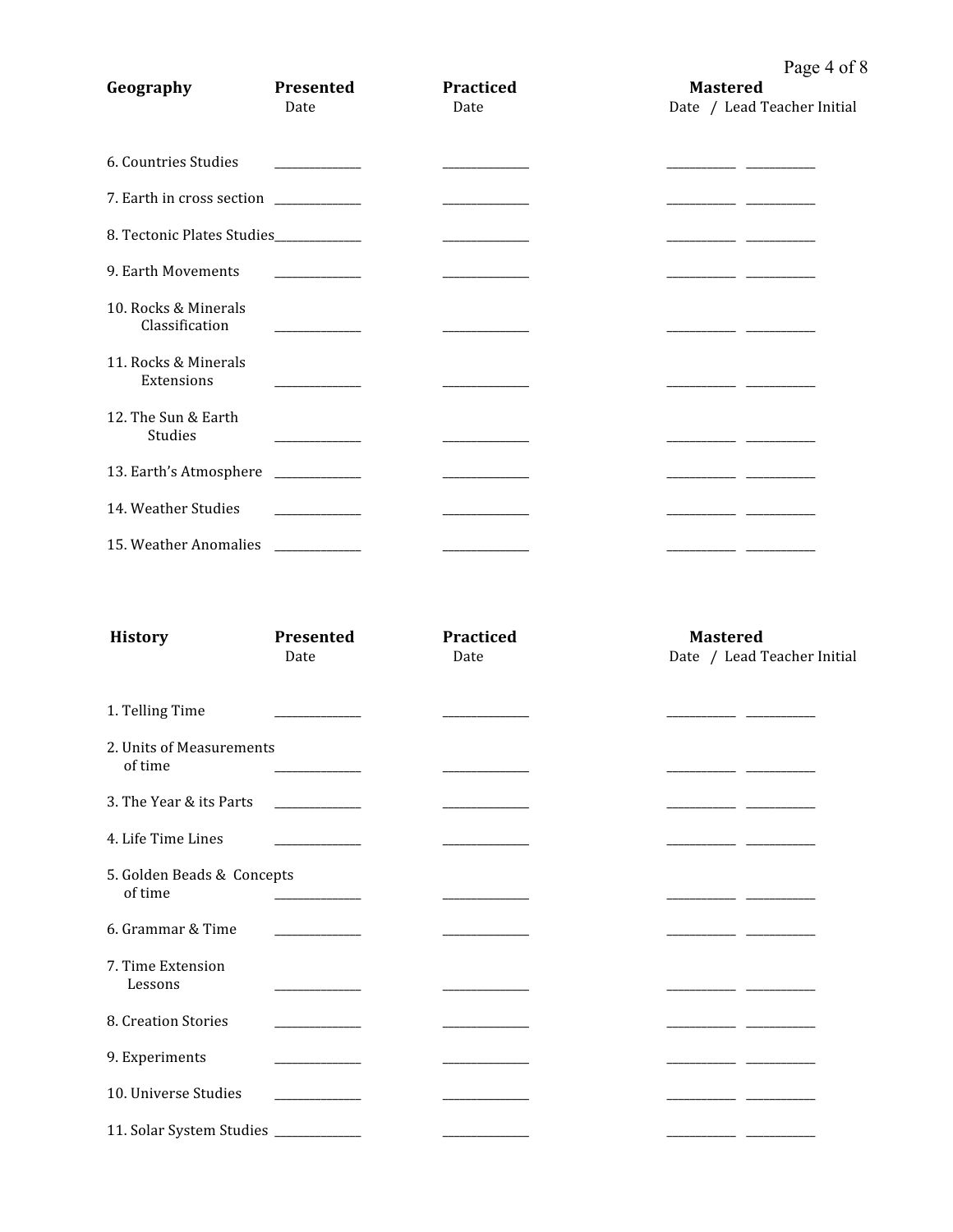### Page 5 of 8

| <b>History</b>    | Presented<br>Date                    | Practiced<br>Date | - - - - - - -<br><b>Mastered</b><br>Date / Lead Teacher Initial |
|-------------------|--------------------------------------|-------------------|-----------------------------------------------------------------|
|                   | 12. Story of Life on Earth__________ |                   |                                                                 |
|                   | a. Study of Each Period____________  |                   |                                                                 |
| 13. Clock or Eras |                                      |                   |                                                                 |
| 14. Extensions    |                                      |                   |                                                                 |

| Language                          | Presented<br><b>Practiced</b>    |                   | <b>Mastered</b>                                |  |
|-----------------------------------|----------------------------------|-------------------|------------------------------------------------|--|
|                                   | Date                             | Date              | Date / Lead Teacher Initial                    |  |
| 1. History of Language            | <u> 1999 - Jan Jan Jan</u>       |                   |                                                |  |
| 2. Grammar Boxes                  |                                  |                   |                                                |  |
| 3. Grammar Symbols                |                                  |                   |                                                |  |
| 4. Parts of Speech                |                                  |                   |                                                |  |
| 5. Parsing of Sentences           |                                  |                   |                                                |  |
| 6. Parts of Speech<br>Definitions |                                  |                   |                                                |  |
| 7. Sentence Analysis              |                                  |                   |                                                |  |
| 8. Capitalization                 |                                  |                   |                                                |  |
| 9. Punctuation                    | the control of the con-          |                   |                                                |  |
| 10. Penmanship                    |                                  |                   |                                                |  |
| 11. Spelling                      |                                  |                   |                                                |  |
| 12. Writing Techniques            |                                  |                   | - -                                            |  |
| 13. Poetry                        |                                  |                   |                                                |  |
| 14. Dictionary Use                | <u> 1980 - Andrea State</u>      |                   |                                                |  |
| 15. Reading<br>& Comprehension    | ______________                   |                   |                                                |  |
| 16. Vocabulary Lessons            | <u> The Common School (1988)</u> |                   |                                                |  |
| <b>Physical Science</b>           | Presented<br>Date                | Practiced<br>Date | <b>Mastered</b><br>Date / Lead Teacher Initial |  |
| 1. Experiments                    |                                  |                   |                                                |  |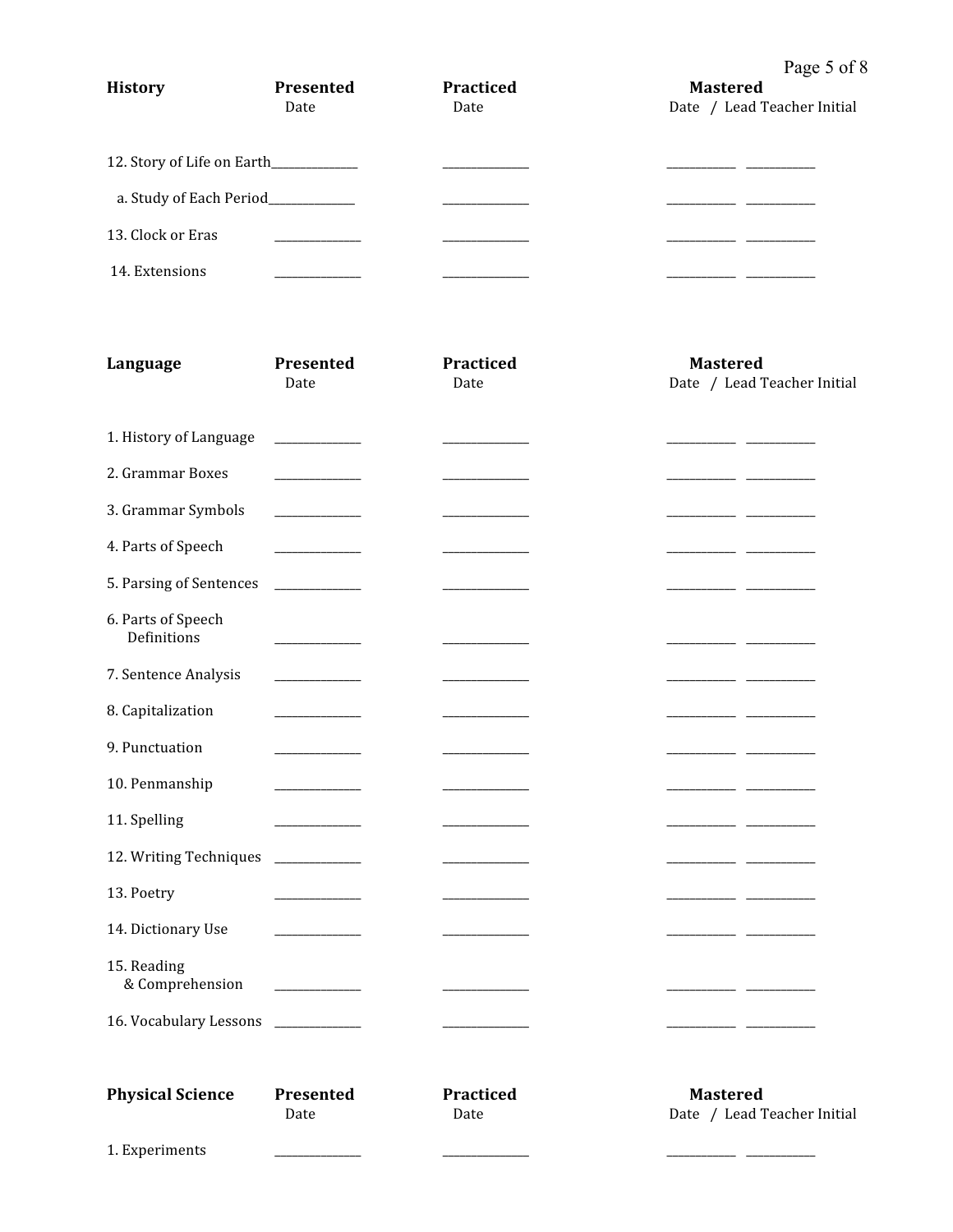# Page 6 of 8

| <b>Physiology</b>                     | Presented<br>Date                                                                                                                                                                                                                                                                                                                                                                                                                   | Practiced<br>Date                                                             | <b>Mastered</b><br>Date / Lead Teacher Initial |
|---------------------------------------|-------------------------------------------------------------------------------------------------------------------------------------------------------------------------------------------------------------------------------------------------------------------------------------------------------------------------------------------------------------------------------------------------------------------------------------|-------------------------------------------------------------------------------|------------------------------------------------|
| 1. Health & Nutrition                 |                                                                                                                                                                                                                                                                                                                                                                                                                                     |                                                                               |                                                |
| 2. Anatomy of the<br>Human Body       | <u> The Communication</u>                                                                                                                                                                                                                                                                                                                                                                                                           |                                                                               |                                                |
| 3. Eye & Extensions                   |                                                                                                                                                                                                                                                                                                                                                                                                                                     |                                                                               |                                                |
| 4. Ear & Extensions                   |                                                                                                                                                                                                                                                                                                                                                                                                                                     |                                                                               |                                                |
| 5. Nose & Extensions                  |                                                                                                                                                                                                                                                                                                                                                                                                                                     |                                                                               |                                                |
| 6. Tongue & Extensions                | <u> Alexandria de la conte</u>                                                                                                                                                                                                                                                                                                                                                                                                      |                                                                               |                                                |
| 7. Teeth & Extensions                 |                                                                                                                                                                                                                                                                                                                                                                                                                                     |                                                                               |                                                |
| 8. Skin & Extensions                  |                                                                                                                                                                                                                                                                                                                                                                                                                                     |                                                                               |                                                |
| 9. Circulatory System<br>& Extensions |                                                                                                                                                                                                                                                                                                                                                                                                                                     |                                                                               |                                                |
| 10. Respiratory<br>& Extensions       |                                                                                                                                                                                                                                                                                                                                                                                                                                     |                                                                               |                                                |
| 11.Digestive System<br>& Extensions   |                                                                                                                                                                                                                                                                                                                                                                                                                                     |                                                                               |                                                |
| 12. Skeletal System<br>& Extensions   |                                                                                                                                                                                                                                                                                                                                                                                                                                     |                                                                               |                                                |
| 13. Nervous System<br>& Extensions    |                                                                                                                                                                                                                                                                                                                                                                                                                                     |                                                                               |                                                |
| Zoology                               | Presented<br>Date                                                                                                                                                                                                                                                                                                                                                                                                                   | Practiced<br>Date                                                             | <b>Mastered</b><br>Date / Lead Teacher Initial |
| 1. Living/non-living                  | $\label{eq:2.1} \frac{1}{\sqrt{2\pi}}\left(\frac{1}{\sqrt{2\pi}}\right)^{1/2}\left(\frac{1}{\sqrt{2\pi}}\right)^{1/2}\left(\frac{1}{\sqrt{2\pi}}\right)^{1/2}\left(\frac{1}{\sqrt{2\pi}}\right)^{1/2}\left(\frac{1}{\sqrt{2\pi}}\right)^{1/2}\left(\frac{1}{\sqrt{2\pi}}\right)^{1/2}\left(\frac{1}{\sqrt{2\pi}}\right)^{1/2}\left(\frac{1}{\sqrt{2\pi}}\right)^{1/2}\left(\frac{1}{\sqrt{2\pi}}\right)^{1/2}\left(\frac{1}{\sqrt{$ |                                                                               |                                                |
| 2.Vertebrate/in-vertebrate            |                                                                                                                                                                                                                                                                                                                                                                                                                                     |                                                                               |                                                |
| 3. Classes of Vertebrates             |                                                                                                                                                                                                                                                                                                                                                                                                                                     |                                                                               |                                                |
|                                       |                                                                                                                                                                                                                                                                                                                                                                                                                                     | 4. Classified Nomenclature with definitions for External parts of Vertebrates |                                                |
|                                       |                                                                                                                                                                                                                                                                                                                                                                                                                                     | 5. Classified Nomenclature with definitions for Internal parts of Vertebrates |                                                |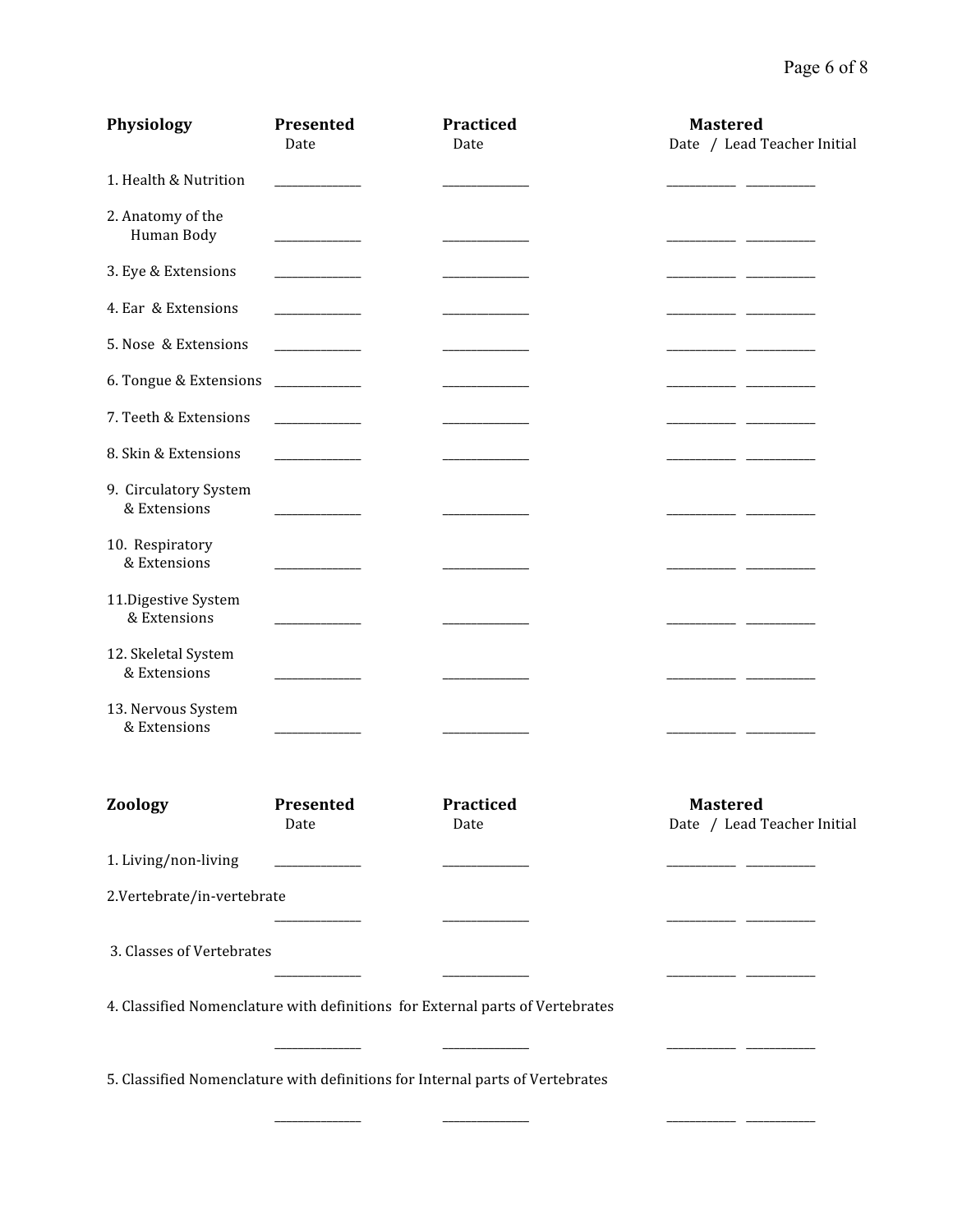| 6. Vertebrate Extensions ____________             |                                              |                                                                                 |                                                |
|---------------------------------------------------|----------------------------------------------|---------------------------------------------------------------------------------|------------------------------------------------|
|                                                   |                                              | 7. Classified Nomenclature with definitions for External parts of Invertebrates |                                                |
| 8. Invertebrates extensions                       |                                              |                                                                                 |                                                |
| 9. Analysis & Synthesis of Animal Kingdom         |                                              |                                                                                 |                                                |
|                                                   |                                              |                                                                                 |                                                |
| Peace                                             | Presented<br>Date                            | <b>Practiced</b><br>Date                                                        | <b>Mastered</b><br>Date / Lead Teacher Initial |
| 1. Peace Area                                     |                                              |                                                                                 |                                                |
| 2. Silence Lesson                                 | <u> 1999 - Jan Jan Jawa</u>                  |                                                                                 |                                                |
| 3. Peacekeepers Study                             |                                              |                                                                                 |                                                |
| 4. Peace Ceremonies                               |                                              |                                                                                 |                                                |
| 5. Cooperative Games                              | <u> 1999 - Jan Barnett, fransk politiker</u> |                                                                                 |                                                |
| 6. Conflict Resolution                            |                                              |                                                                                 |                                                |
| 7. Community Meetings                             |                                              |                                                                                 |                                                |
| 8. Physical & Mental<br><b>Balance Activities</b> | <u> Alexandria de la conte</u>               |                                                                                 |                                                |
| 9. Global Awareness                               |                                              |                                                                                 |                                                |

| <b>Fine Arts</b>               | Presented<br>Date             | Practiced<br>Date | <b>Mastered</b><br>Date / Lead Teacher Initial |
|--------------------------------|-------------------------------|-------------------|------------------------------------------------|
| Music<br>1. Music Appreciation | the company of the company of |                   |                                                |
| 2. Voice                       |                               |                   |                                                |
| 3. Instruments                 |                               |                   |                                                |
| 4. Composers                   |                               |                   |                                                |
| 5. Time Line                   |                               |                   |                                                |